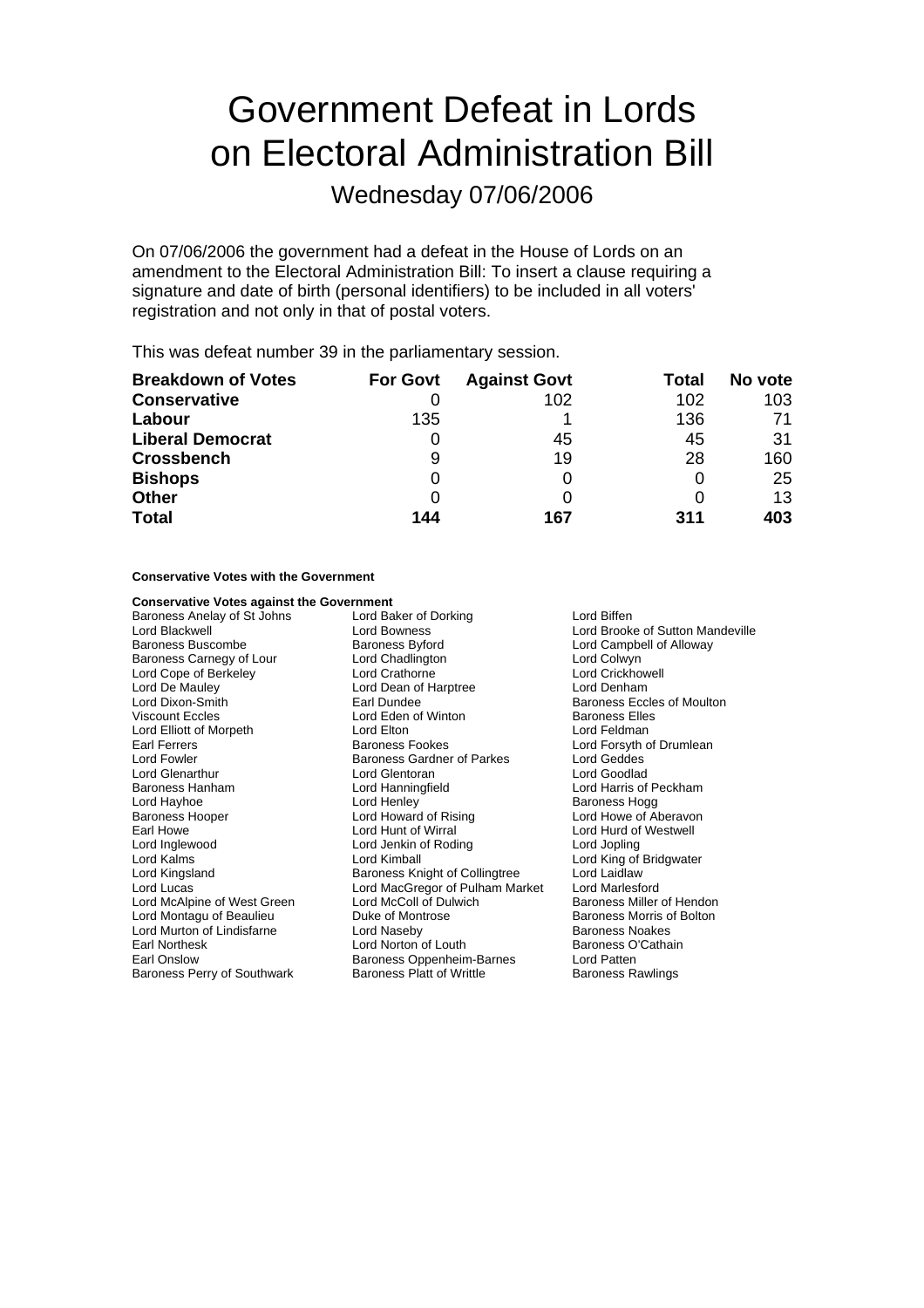Lord Reay Lord Renton Lord Roberts of Conwy Lord Sainsbury of Preston Candover Baroness Seccomb<br>Lord Selsdon Baroness Sharples Lord Selsdon **Contains Communist State Selection**<br>
Lord Skelmersdale **Lord Soulshy of Swaffham Prior** Lord Stewartby Lord Skelmersdale **Lord Soulsby of Swaffham Prior**<br>
Lord Strathclyde **Lord Swinfen** Lord Taylor of Holbeach Baroness Thatche<br>
Lord Tugendhat<br>
Lord Waddington Lord Tugendhat Lord Waddington Lord Wade of Chorlton Lord Wade of Chorlton Lord Wade of Chorlton Lord Wade of Chorlton Baroness Wilcox Lord Wade of Chorlton Lord Wade of Chorlton Lord Wade of Chorlton Baroness Wilcox

**Labour Votes with the Government** 

Lord Swinfen **Lord Taylor of Warwick**<br>
Baroness Thatcher **Lord Trenchard** Viscount Trenchard Baroness Wilcox

Baroness Ashton of Upholland Lord Bach Lord Barnett<br>
Lord Bassam of Brighton Lord Bernstein of Craigweil Lord Bhattacharyya Baroness Billingham **Lord Borrie Communist Communist Communist Communist Communist Communist Communist Communist**<br>Lord Brooke of Alverthorpe Lord Brook Lord Brookman Lord Campbell-Savours Lord Brooke of Alverthorpe Lord Carter **Lord Christopher** Lord Christopher Lord Clarke of Hampstead<br>
Lord Clarke of Hampstead<br>
Lord Corbett of Castle Vale Baroness Corston Lord Clinton-Davis **Lord Corbett of Castle Vale** Baroness Corstonance Corstoners Corstoners Corstoners Corstoner<br>
Lord Cunningham of Felling Baroness David Lord Davidson of Glen Clova Lord Davies of Oldham Lord Davies of Coity Lord Desai Lord Dixon Lord Donoughue Lord Drayson **Lord Dubs** Lord Dubs Lord Evans of Temple Guiting<br>
Baroness Falkender **Baroness Farrington** of Ribbleton Lord Filkin Lord Foster of Bishop Auckland Lord Foulkes of Cumnock Lord Fyfe of Faircroness Gale Cumnock Lord Giddens Baroness Gale <sup>1</sup><br>Baroness Golding **Baroness Gibson of Market Rasen**<br>Lord Goldsmith Baroness Golding **Collact Colding** Lord Goldsmith **Lord Gordon of Strathblane**<br>
Lord Gould of Brookwood **Baroness Gould of Potternewton** Lord Graham of Edmonton Lord Grocott Lord Harris of Haringey Lord Harrison Lord Hart of Chilton<br>
Baroness Hayman<br>
Baroness Henig Baroness Hayman **Baroness Henig** Baroness Henig Lord Hogg of Cumbernauld<br>Baroness Hollis of Heigham Lord Howarth of Newport Baroness Howells of St Dav Lord Howie of Troon **Lord Hughes of Woodside** Lord Hunt of Chesterton<br>
Lord Hunt of Kings Heath **Lord Lord Invine of Lairg** Lord Janner of Braunsto Baroness Jay of Paddington Lord Kinnoc k Lord Kirkhill Lord Lea of Crondall Lord Macdonald of Tradeston Lord MacKenzie of Culture<br>
Lord Maxton Baroness McDonagh Baroness McIntosh of Hudnall Cord McKenzie of Luton Cord Mitchell<br>Lord Moonie Cord Raroness Morgan of Huyton Baroness Mo Lord Moonie **Baroness Morgan of Huyton** Baroness Morgan of Drefelin<br>
Lord Morris of Aberavon **Baroness North** Lord Morris of Manchester **Baroness Nicol** Lord O'Neill of Clackmannan Lord Patel of Blackburn Lord Paul Lord Ponsonby of Shulbrede Baroness Prosser Baroness Proser Lord Prys-Davies<br>
Lord Radice **b Baroness Ramsay of Cartvale** Lord Randall of St Budeaux Baroness Rendell of Babergh Lord Richard Lord Rooker Lord Rosser **Lord Rowlands**<br>
Lord Sainsbury of Turville **Baroness Scotland of Asthal** Baroness Royall of Blaisdon Lord Sainsbury of Turville **Baroness Scotland of Asthal Lord Sheldon**<br>
Lord Sheldon **Viscount Simon** Lord Sheldon **Community Community Community** Viscount Simon Baroness Smith of Gilmorehill<br>
Lord Soley **Community Community Community Community Community Community Community Community Community Community** Lord Taylor of Blackburn and Lord Temple-Morris and Lord Tomlinson<br>1991 Lord Tunnicliffe Cord Tunnicliffe and Tomlinson Baroness Turne Lord Truscott **Lord Tunnicliffe** Exercise Corporation Camden<br>
Baroness Uddin Baroness Wall of New Barnet Lord Warner Baroness Warwick of Undercliffe Baroness Whitaker<br>
Lord Williams of Elvel Lord Woolmer of Leeds

Baroness Adams of Craigielea Lord Adonis Lord Ahmed Lord Bernstein of Craigweil **Lord Bhattach<br>
Lord Borrie** Lord Brennan Lord Cunningham of Felling Baroness Farrington of Ribbleton Lord Filkin<br>
Lord Foulkes of Cumnock Lord Fyfe of Fairfield Baroness Gould of Potternewton Lord Irvine of Lairg<br>
Lord Jones **Heath Lord Corporation**<br>
Lord King of West Bromwich Baroness Lockwood **Lord Lord Lofthouse of Pontefract**<br>
Lord MacKenzie of Culkein **Baroness Massey of Darwen** Lord Morris of Manchester<br>Lord Patel of Blackburn Lord Peston **Communist Communist Communist Pendry Baroness Pitkeathley**<br> **Lord Prvs-Davies** Baroness Ramsay of Cartvale Baroness Wall of New Barnet Lord Warner<br>Baroness Whitaker Lord Whitty

Lord Archer of Sandwell Baroness Howells of St Davids Lord McIntosh of Haringey Baroness Symons of Vernham Dean Lord Young of Norwood Green

**Labour Votes against the Government**

Lord Rogers of Riverside